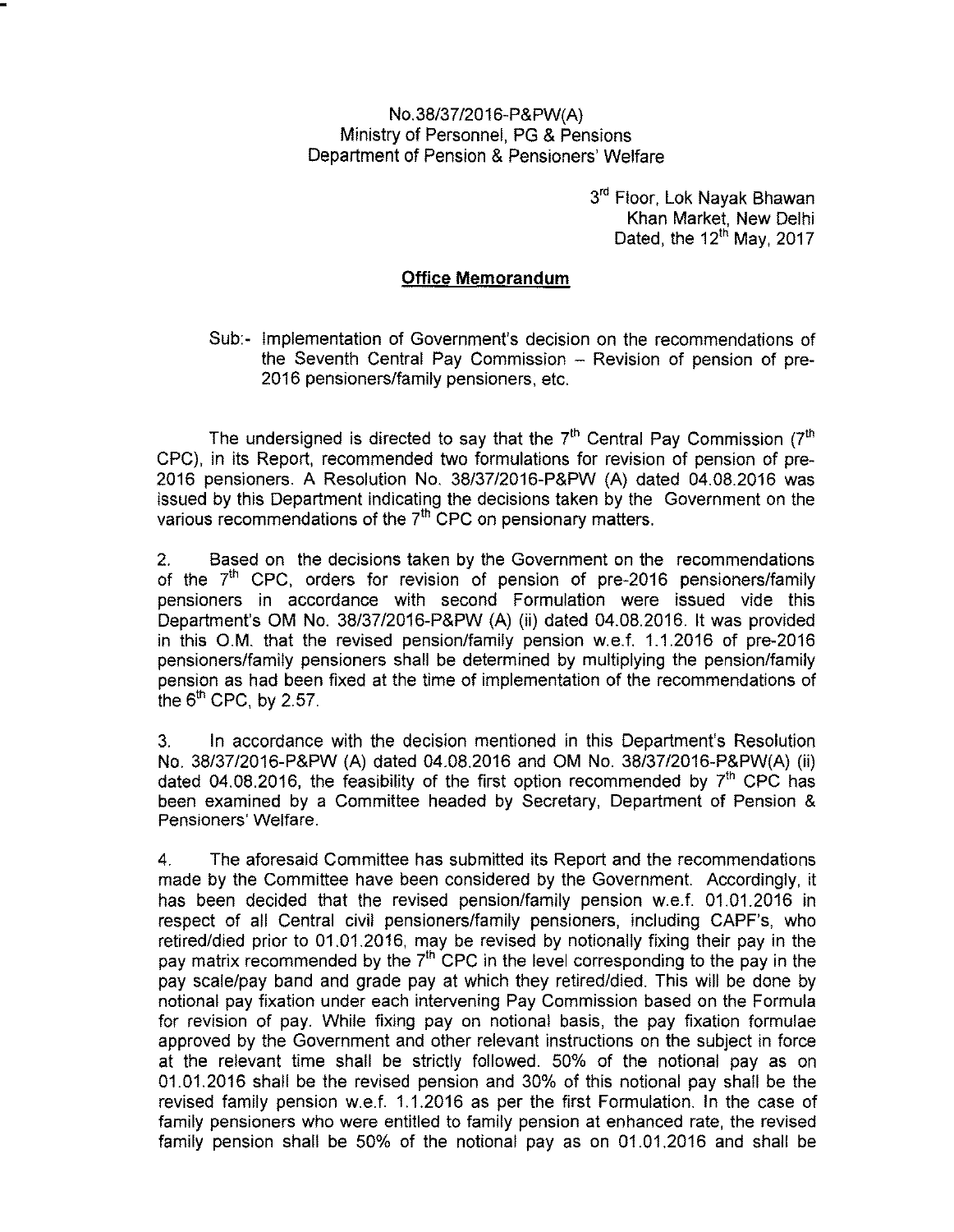payable till the period up to which family pension at enhanced rate is admissible as per rules. The amount of revised pension/family pension so arrived at shall be rounded off to next higher rupee.

5. It has also been decided that higher of the two Formulations i.e. the pension/family pension already revised in accordance with this Department's OM No. 38/37/2016-P&PW(A) (ii) dated 04.08.2016 or the revised pension/family pension as worked out in accordance with para 4 above, shall be granted to pre-2016 central civil pensioners as revised pension/family pension w.e.f. 01.01.2016. In cases where pension/family pension being paid w.e.f. 1.1.2016 in accordance with this Department's OM No. 38/37/2016-P&PW(A) (ii) dated 04.08.2016 happens to be more than pension/family pension as worked out in accordance with para 4 above, the pension/family pension already being paid shall be treated as revised pension/family pension w.e.f. 1.1.2016.

6. Instructions were issued vide this Department's OM No. 45/86/97 -P&PW(A) (iii) dated 10.02.1998 for revision of pension/ family pension in respect of Government servants who retired or died before 01.01.1986, by notional fixation of their pay in the scale of pay introduced with effect from 01.01.1986. The notional pay so worked out as on 01.01.1986 was treated as average emoluments/last pay for the purpose of calculation of notional pension/family pension as on 01.01.1986. The notional pension/family pension so arrived at was further revised with effect from 01.01.1996 and was paid in accordance with the instructions issued for revision of pension/family pension of pre-1996 pensioners/family pensioners in implementation of the recommendations of the 5<sup>th</sup> Central Pay Commission.

7. Accordingly, for the purpose of calculation of notional pay w.e.f. 1.1.2016 of those Government servants who retired or died before 01.01.1986, the pay scale and the notional pay as on 1.1.1986, as arrived at in terms of the instructions issued vide this Department's OM 45/86/97-P&PW(A) dated 10.02.1998, will be treated as the pay scale and the pay of the concerned Government servant as on 1.1.1986. In the case of those Government servants who retired or died on or after 01.01.1986 but before 1.1.2016, the actual pay and the pay scale from which they retired or died would be taken into consideration for the purpose of calculation of the notional pay as on 1.1.2016 in accordance with para 4 above.

8. The minimum pension with effect from 01.01.2016 will be Rs. 9000/- per month (excluding the element of additional pension to old pensioners). The upper ceiling on pension/family pension will be 50% and 30% respectively of the highest pay in the Government (The highest pay in the Government is Rs. 2,50,000 with effect from 01.01.2016).

9. The pension/family pension as worked out in accordance with provisions of Para 4 and 5 above shall be treated as 'Basic Pension' with effect from 01.01.2016. The revised pension/family pension includes dearness relief sanctioned from 1.1.2016 and shall qualify for grant of Dearness Relief sanctioned thereafter.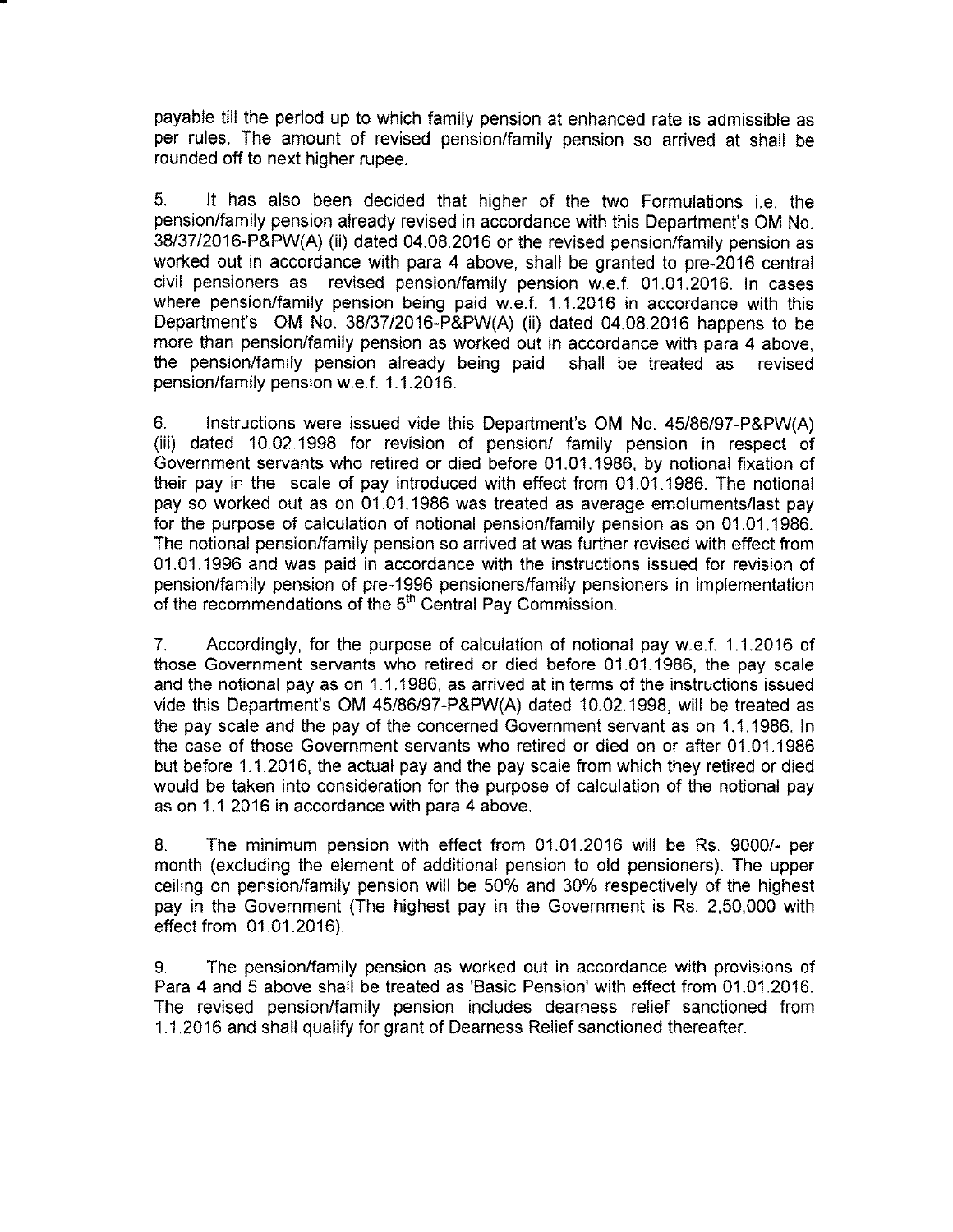10. The existing instructions regarding regulation of dearness relief to employed/re-employed pensioners/family pensioners, as contained in Department of Pension & Pensioners Welfare O.M. No. 45/73/97-P&PW(G) dated 02.07.1999, as amended from time to time, shall continue to apply.

11. These orders would not be applicable for the purpose of revision of pension of those pensioners who were drawing compulsory retirement pension under Rule 40 of the CCS (Pension) Rules or compassionate allowance under Rule 41 of the CCS (Pension) Rules. The pensioners in these categories would continue to be entitled to revised pension in accordance with the instructions contained in this Department's O.M. No. 38/37/2016-P&PW(A)(ii) dated 4.8.2016.

12. The pension of the pensioners who are drawing monthly pension from the Government on permanent absorption in public sector undertakings/autonomous bodies will also be revised in accordance with these orders. However, separate orders will be issued for revision of pension of those pensioners who had earlier drawn one time lump sum terminal benefits on absorption in public sector undertakings, etc. and are drawing one-third restored pension as per the instructions issued by this Department from time to time.

13. In cases where, on permanent absorption in public sector undertakings/autonomous bodies, the terms of absorption and/or the rules permit grant of family pension under the CCS (Pension) Rules, 1972 or the corresponding rules applicable to Railway employees/members of All India Services, the family pension being drawn by family pensioners will be updated in accordance with these orders.

14. Since the consolidated pension will be inclusive of commuted portion of pension, if any, the commuted portion will be deducted from the said amount while making monthly disbursements.

15. The quantum of age-related pension/family pension available to the old pensioners/ family pensioners shall continue to be as follows:-

| Age of pensioner/family pensioner    | <b>Additional quantum of pension</b>              |
|--------------------------------------|---------------------------------------------------|
| From 80 years to less than 85 years  | 20% of revised basic pension/ family<br>pension   |
| From 85 years to less than 90 years  | 30% of revised basic pension /<br>family pension  |
| From 90 years to less than 95 years  | 40% of revised basic pension /<br>family pension  |
| From 95 years to less than 100 years | 50% of revised basic pension /<br>family pension  |
| 100 years or more                    | 100% of revised basic pension /<br>family pension |

The amount of additional pension will be shown distinctly in the pension payment order. For example, in case where a pensioner is more than 80 years of age and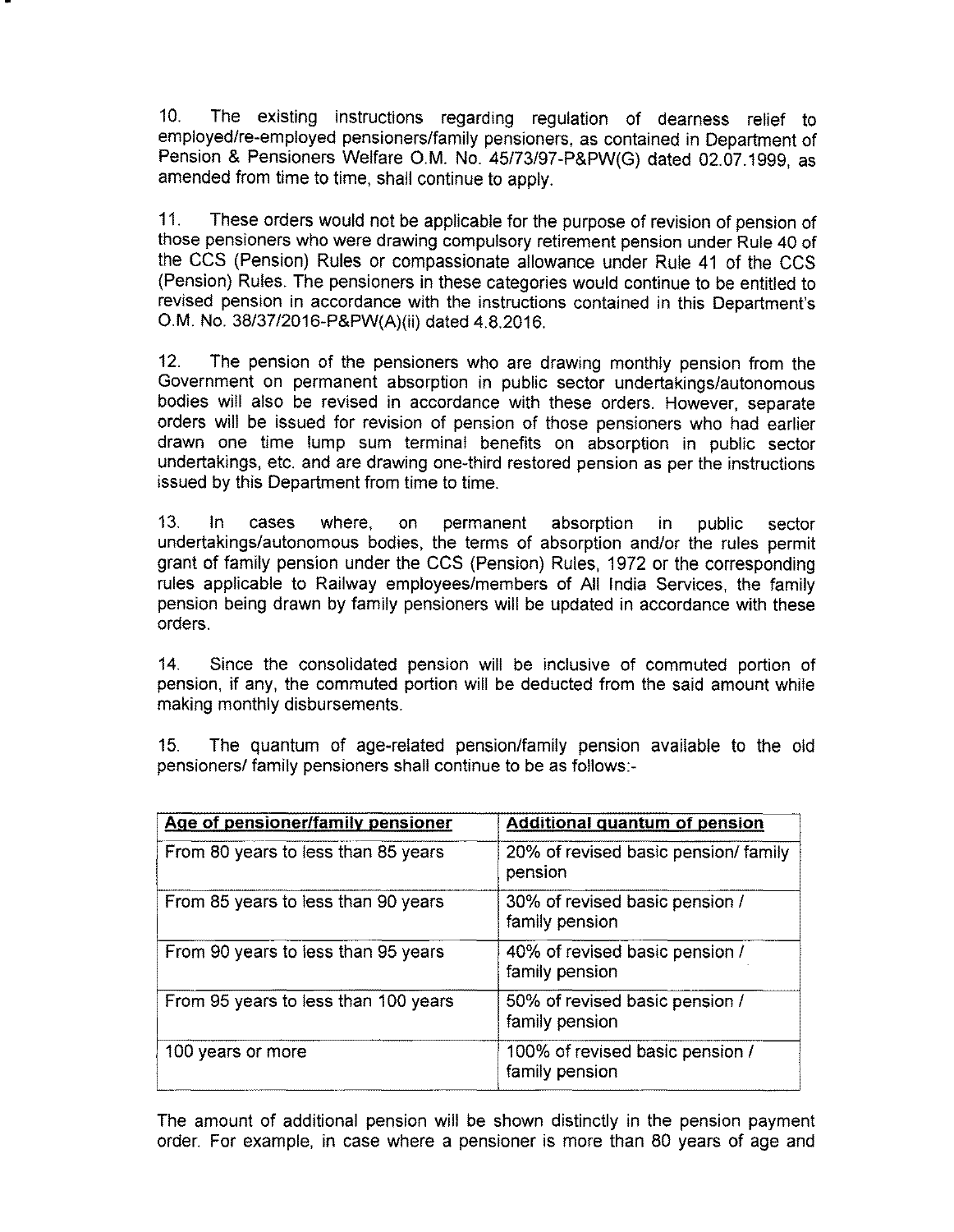his/her revised pension is Rs.10,000 pm, the pension will be shown as (i).Basic pension=Rs.10,000 and (ii) Additional pension = Rs.2,000 pm. The pension on his/her attaining the age of 85 years will be shown as (i).Basic Pension = Rs.10,000 and (ii) additional pension =  $Rs.3,000$  pm. Dearness relief will be admissible on the additional pension available to the old pensioners also.

16. A few examples of calculation of pension/family pension in the manner prescribed above are given in Annexure-I to this O.M.

17. No arrears on account of revision of Pension/Family pension on notional fixation of pay will be admissible for the period prior to 1.1.2016. The arrears on account of revision of pension/family pension in terms of these orders would be admissible with effect from 01.01.2016. For calculation of arrears becoming due on the revision of pension/ family pension on the basis of this O.M., the arrears of pension and the revised pension/family pension already paid on revision of pension/family pension in accordance with the instructions contained in this Department's OM No. 38/37/2016-P&PW(A) (ii) dated 04.08.2016 shall be adjusted.

18. It shall be the responsibility of the Head of Department and Pay and Accounts Office attached to that office from which the Government servant had retired or was working last before his death to revise the pension/ family pension of pre - 2016 pensioners/ family pensioners with effect from 01.01.2016 in accordance with these orders and to issue a revised pension payment authority. The Pension Sanctioning Authority would impress upon the concerned Head of Office for fixation of pay on notional basis at the earliest and issue revised authority at the earliest. The revised authority will be issued under the existing PPO number and would travel to the Pension Disbursing Authority through the same channel through which the original PPO had travelled.

19. These orders shall apply to all pensioners/family pensioners who were drawing pension/family pension before 1.1.2016 under the Central Civil Services (Pension) Rules, 1972, and the corresponding rules applicable to Railway pensioners and pensioners of All India Services, including officers of the Indian Civil Service retired from service on or after 1.1.1973. A pensioner/family pensioner who became entitled to pension/family pension with effect from 01.01.2016 consequent on retirement/death of Government servant on 31.12.2015, would also be covered by these orders. Separate orders will be issued by the Ministry of Defence in regard to Armed Forces pensioners/family pensioners.

20 These orders do not apply to retired High Court and Supreme Court Judges and other Constitutional/Statutory Authorities whose pension etc. is governed by separate rules/orders.

21 These orders issue with the concurrence of Ministry of Finance (Department of Expenditure) vide their I.D. No. 30-1/33(c)/2016-IC dated 11.05.2017 and I.D. No. 30-1/33(c)/2016-IC dated 12.05.2017.

22. In their application to the persons belonging to the Indian Audit and Accounts Department, these orders issue in consultation with the Comptroller and Auditor General of India.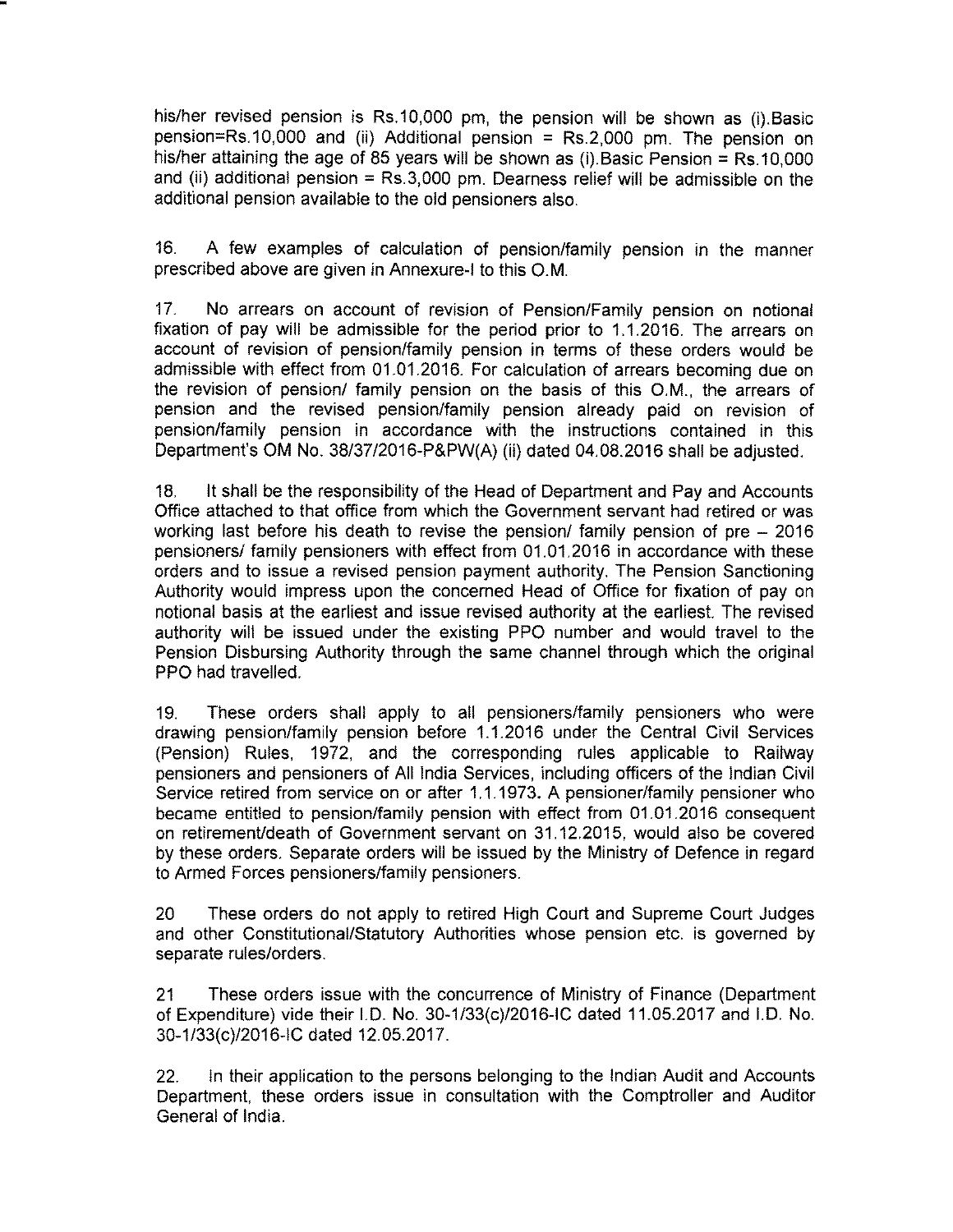23. Ministry of Agriculture etc. are requested to bring the contents of these orders to the notice of Heads of Department/Controller of Accounts, Pay and Accounts Officers, and Attached and Subordinate Offices under them on top priority basis. All Ministries/Departments are requested to accord top priority to the work of revision of pension of pre-2016 pensioners/family pensioners and issue the revised Pension Payment Authority in respect of all pre-2016 pensioners.

24. Hindi version will follow.

(Harjit Sìngh) Director

To

- 1. All Ministries/Departments of Government of India (as per standard mailing list)
- 2. Central Pension Accounting Office, New Delhi
- 3. Comptroller & Auditor General of India, New Delhi